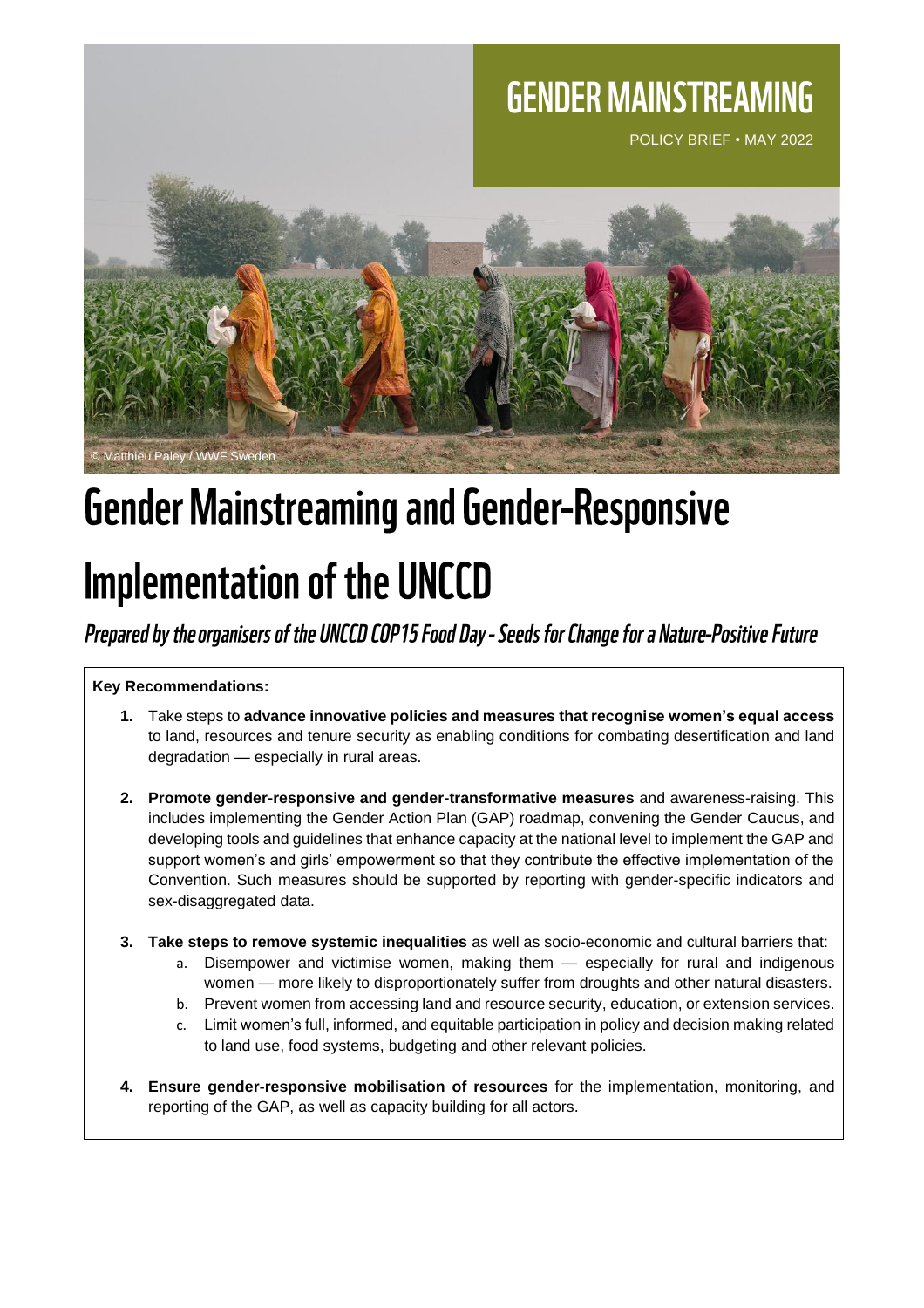- **5. Strengthen collaboration and synergies across the Rio Conventions** for mainstreaming gender and developing gender-responsive and gender-transformative measures while building associated capacities as relevant.
- **6. Continue to support systematic documentation of gender-related knowledge** such as women's innovations and effective practices that women have historically employed to maintain soil fertility and biodiversity and to mitigate the impact of drought and desertification. Such knowledge is a foundation for more effective and gender-transformative, evidence-based policies for agriculture, forestry, fisheries, and the environment.

### Why gender mainstreaming and gender-responsive implementation?

- Effective and inclusive action on land governance and land restoration to combat desertification and degradation requires all members of society to be fully engaged. This includes women and girls whose contributions, rights, knowledge, and practices are often undervalued and not appropriately reflected through equal participation in policy and decision making related to sustainable land-use governance, agriculture, and other productive sectors. **Gender equality and women's empowerment are central to effective environmental decision-making processes and lead to better resource governance, land use and restoration outcomes**.
- Along with enduring gender inequality, **women often suffer disproportionate impacts from biodiversity loss, climate change, land degradation, desertification and drought** compared to men. Women — especially rural and indigenous women who are farmers, fishers, small traders, and food providers for their families — often bear the greater and direct brunt of the consequences when natural resources are destroyed or depleted. **The recent COVID-19 pandemic has also affected women more, thus furthering inequality.<sup>12</sup>**
- While women's economic and other contributions are crucial over two-thirds of smallholder farmers are women — they are often limited to **roles at the margins or in the informal sector; they have minimal voice when it comes to decision-making for resource management**. For example, women accounted for just 14 percent of the 59.5 million people engaged in the primary sector of fisheries and aquaculture in 2018 but make up about 47 percent of the global fisheries labour force and just under 50 percent of the global agricultural workforce.<sup>3</sup> Furthermore, the World Economic Forum's Global Gender Gap Report 2021<sup>4</sup> identified economic participation and opportunity as the second largest gaps facing women.
- More recently, **there has been growing awareness and evidence to support the contributions that women make to land and resource governance, as well as to sustainable and equitable development**. However, much more needs to be done to systematically map, analyse and integrate women and girls' agency and diverse contributions.<sup>5</sup>

#### How can we narrow the gender equality gap?

• **Women's rights are human rights**. These rights include the right to live free from violence and discrimination, to be educated, to own property, to vote and to earn a fair and equal wage. Efforts to improve land use governance and combat desertification and drought need to ensure the protection, empowerment, leadership, decision making and meaningful and informed participation of women and girls. **Gender-responsive approaches identify and lead to actions that address gaps and**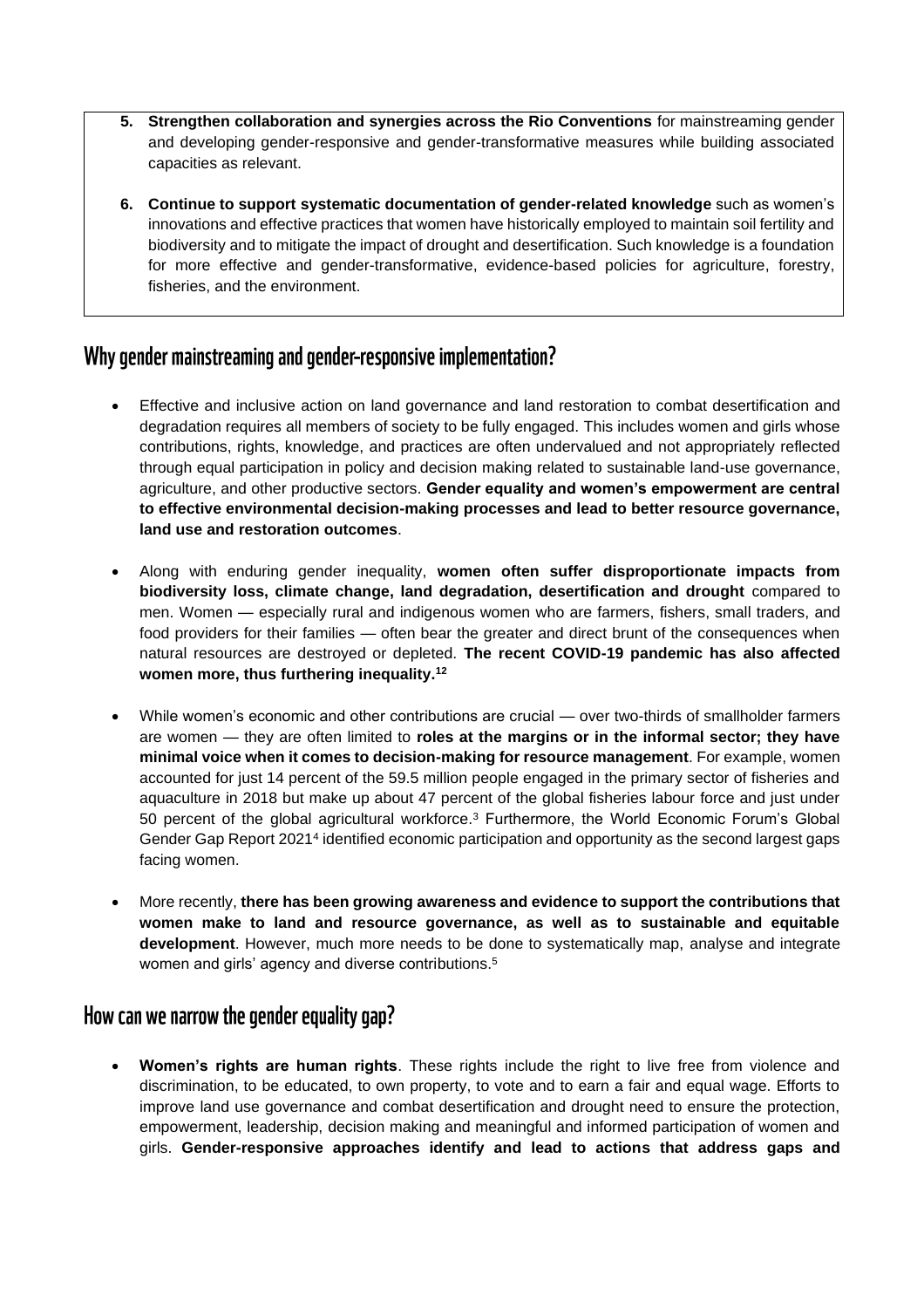**systemic barriers** that stand in the way of women's enjoyment of human rights, including in relation to restoration and natural resource and land use.

- Women are still underrepresented in decision-making processes related to environmental policies, land use planning and budgeting at all levels. While participation is a fundamental right in itself, there is also evidence that **diversity in decision-making leads to stronger outcomes overall.**
- **Gender statistics and sex-disaggregated data are essential to support gender-responsive policy and action, implementation, and reporting**. Data is critical to influence policy making in support of gender-responsive measures in agriculture, fisheries, forestry, land use planning, education, and extension services, among others. There is already encouraging commitment to integrating gender questions and indicators in national reports. However, there is still a **gap in data and information related to gender, land governance and benefit-sharing, which must be urgently addressed.<sup>6</sup>**
- **All the three Rio Conventions** the Convention on Biological Diversity (CBD), the United Nations Convention to Combat Desertification (UNCCD) and the United Nations Framework Convention on Climate Change (UNFCCC) —, **include gender provisions reinforced by subsequent COP decisions.** Moreover, all three Rio Conventions have adopted a **Gender Action Plan (GAP) or a Gender Plan of Action (GPA).** The integration of gender considerations into actions against biodiversity loss, climate change impacts and desertification will maximise the results of interventions and lead to gender-sensitive policy- and decision-making.

#### This recommendation paper refers to:

- **ICCD/COP (15)/17**: Follow-up on policy frameworks and thematic issues: Gender Note by the secretariat.<sup>7</sup>
	- $\circ$  This note summarises actions taken by the secretariat and the Global Mechanism (GM) in response to decision 24/COP.14. It also contains a road map to be included in the GAP to provide impetus and a focus on actions relating to women and men, and girls and boys, as per decision 12/COP.14 (*Decision 24/COP.14 Follow-up on policy frameworks and thematic issues: Gender*)
- **The Gender Action Plan (GAP)<sup>8</sup>**
	- o The UNCCD adopted a GAP in September 2017 to accompany the 2018–2030 Strategic Framework. The plan recognises the vital need to include women as equal partners in land-use management and restoration initiatives and unlock women's transformative potential for LDN and the SDG agenda
- **Gender. Note by the secretariat ICCD/COP (15)/21<sup>9</sup>**
	- $\circ$  This note put forward draft decisions for consideration at the fifteenth session of the Conference of the Parties